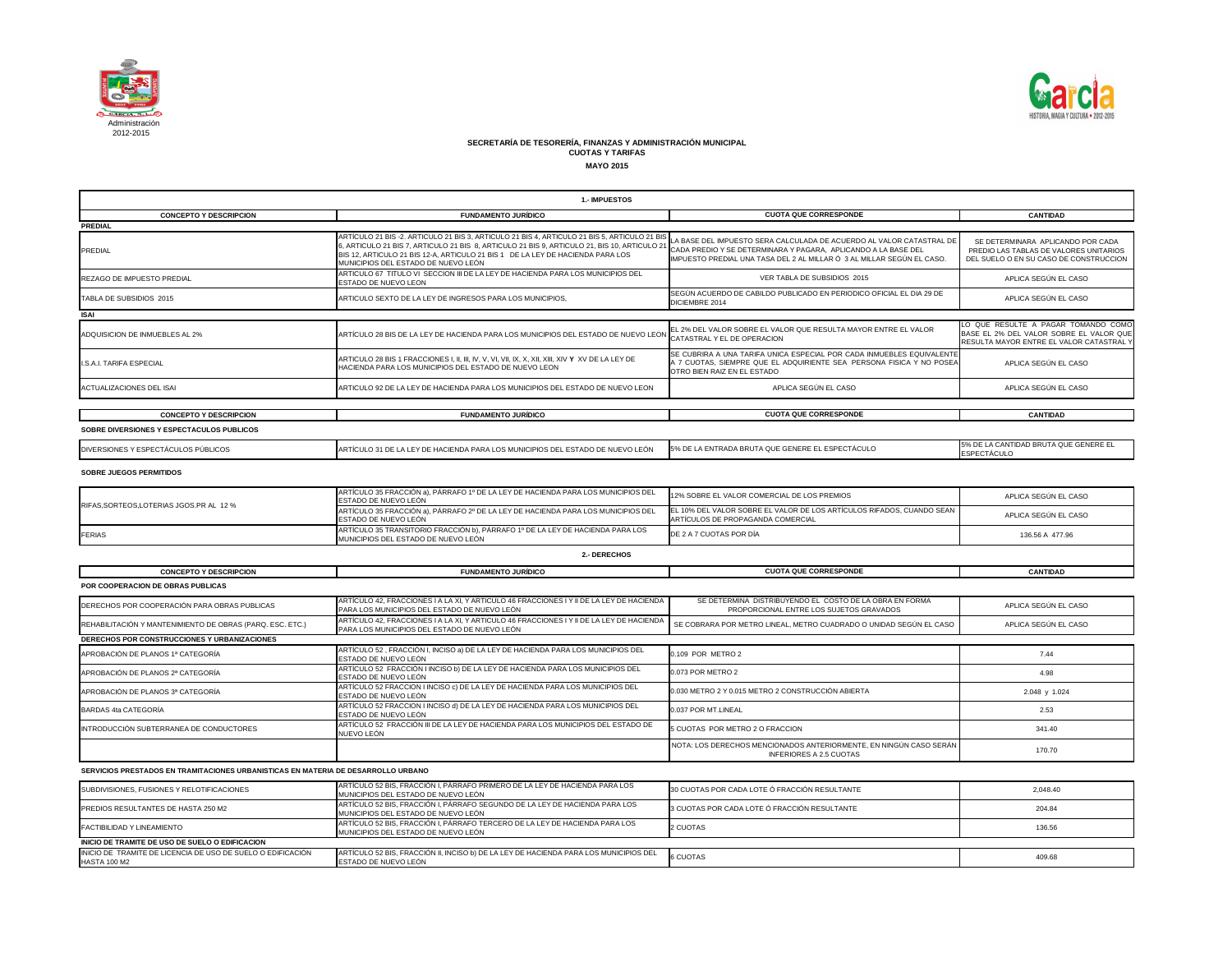| INICIO DE TRÁMITE DE LICENCIA DE USO DE SUELO Ó EDIFICACIÓN<br>MAYOR DE 100 Y HASTA 250 M2                                         | ARTÍCULO 52 BIS, FRACCIÓN II, INCISO b) DE LA LEY DE HACIENDA PARA LOS MUNICIPIOS DEL<br>ESTADO DE NUEVO LEÓN                               | 12 CUOTAS                                                                                                                                                                                                                                                                                                                                                                                                                                                                                                                                                                          | 819.36                                                                                                                                                                    |
|------------------------------------------------------------------------------------------------------------------------------------|---------------------------------------------------------------------------------------------------------------------------------------------|------------------------------------------------------------------------------------------------------------------------------------------------------------------------------------------------------------------------------------------------------------------------------------------------------------------------------------------------------------------------------------------------------------------------------------------------------------------------------------------------------------------------------------------------------------------------------------|---------------------------------------------------------------------------------------------------------------------------------------------------------------------------|
| INICIO DE TRÁMITE DE LICENCIA DE USO DE SUELO Ó EDIFICACIÓN<br>MAYOR DE 250 Y HASTA 500 M2                                         | ARTÍCULO 52 BIS, FRACCIÓN II, INCISO c) DE LA LEY DE HACIENDA PARA LOS MUNICIPIOS DEL<br>ESTADO DE NUEVO LEÓN                               | <b>18 CUOTAS</b>                                                                                                                                                                                                                                                                                                                                                                                                                                                                                                                                                                   | 1.229.04                                                                                                                                                                  |
| INICIO DE TRÁMITE DE LICENCIA DE USO DE SUELO Ó EDIFICACIÓN<br>MAYOR DE 500 HASTA 1000 M2                                          | ARTÍCULO 52 BIS, FRACCIÓN II, INCISO d) DE LA LEY DE HACIENDA PARA LOS MUNICIPIOS DEL<br>ESTADO DE NUEVO LEÓN                               | 24 CUOTAS                                                                                                                                                                                                                                                                                                                                                                                                                                                                                                                                                                          | 1,638.72                                                                                                                                                                  |
| INICIO DE TRÁMITE DE LICENCIA DE USO DE SUELO Ó EDIFICACIÓN<br><b>MAYOR DE 1000 M2</b>                                             | ARTÍCULO 52 BIS, FRACCIÓN II, INCISO e) DE LA LEY DE HACIENDA PARA LOS MUNICIPIOS DEL<br>ESTADO DE NUEVO LEÓN                               | 30 CUOTAS                                                                                                                                                                                                                                                                                                                                                                                                                                                                                                                                                                          | 2,048.40                                                                                                                                                                  |
|                                                                                                                                    |                                                                                                                                             |                                                                                                                                                                                                                                                                                                                                                                                                                                                                                                                                                                                    |                                                                                                                                                                           |
| LICENCIAS DE USO DE SUELO O EDIFICACIONES<br>LICENCIA DE USO DE SUELO Ó EDIFICACIÓN HASTA 100 M2                                   | ARTÍCULO 52 BIS, FRACCIÓN III, INCISO a) DE LA LEY DE HACIENDA PARA LOS MUNICIPIOS DEL                                                      | 6 CUOTAS                                                                                                                                                                                                                                                                                                                                                                                                                                                                                                                                                                           |                                                                                                                                                                           |
|                                                                                                                                    | ESTADO DE NUEVO LEÓN<br>ARTÍCULO 52 BIS, FRACCIÓN III, INCISO b) DE LA LEY DE HACIENDA PARA LOS MUNICIPIOS DEL                              |                                                                                                                                                                                                                                                                                                                                                                                                                                                                                                                                                                                    | 409.68                                                                                                                                                                    |
| LICENCIA DE USO DE SUELO Ó EDIFICACIÓN MAYOR DE 100 HASTA 250 M:                                                                   | ESTADO DE NUEVO LEÓN<br>ARTÍCULO 52 BIS, FRACCIÓN III, INCISO c) DE LA LEY DE HACIENDA PARA LOS MUNICIPIOS DEL                              | 12 CUOTAS                                                                                                                                                                                                                                                                                                                                                                                                                                                                                                                                                                          | 819.36                                                                                                                                                                    |
| LICENCIA DE USO DE SUELO Ó EDIFICACIÓN MAYOR DE 250 HASTA 500 M:<br>LICENCIA DE USO DE SUELO Ó EDIFICACIÓN MAYOR DE 500 HASTA 1000 | ESTADO DE NUEVO LEÓN<br>ARTÍCULO 52 BIS, FRACCIÓN III, INCISO d) DE LA LEY DE HACIENDA PARA LOS MUNICIPIOS DEL                              | 18 CUOTAS                                                                                                                                                                                                                                                                                                                                                                                                                                                                                                                                                                          | 1,229.04                                                                                                                                                                  |
|                                                                                                                                    | ESTADO DE NUEVO LEÓN<br>ARTÍCULO 52 BIS, FRACCIÓN III, INCISO e) DE LA LEY DE HACIENDA PARA LOS MUNICIPIOS DEL                              | 24 CUOTAS                                                                                                                                                                                                                                                                                                                                                                                                                                                                                                                                                                          | 1,638.72                                                                                                                                                                  |
| LICENCIA DE USO DE SUELO MAYOR DE 1000 M2                                                                                          | ESTADO DE NUEVO LEÓN                                                                                                                        | 30 CUOTAS                                                                                                                                                                                                                                                                                                                                                                                                                                                                                                                                                                          | 2,048.40                                                                                                                                                                  |
| <b>ADICIONALES</b>                                                                                                                 |                                                                                                                                             |                                                                                                                                                                                                                                                                                                                                                                                                                                                                                                                                                                                    |                                                                                                                                                                           |
| ADICIONALES LICENCIA DE USO DE DUELO Ó EDIFICACIÓN HASTA 100M2                                                                     | ARTÍCULO 52 BIS, FRACCIÓN III, PÁRRAFO SEGUNDO, INCISO a) DE LA LEY DE HACIENDA PARA<br>LOS MUNICIPIOS DEL ESTADO E NUEVO LEÓN              | 0.08 CUOT. POR MT2                                                                                                                                                                                                                                                                                                                                                                                                                                                                                                                                                                 | 5.46                                                                                                                                                                      |
| ADICIONALES LICENCIA DE USO DE SUELO Ó EDIFICACIÓN MAYOR DE 100<br><b>HASTA 250 M2</b>                                             | ARTÍCULO 52 BIS, FRACCIÓN III, PÁRRAFO SEGUNDO, INCISO b) DE LA LEY DE HACIENDA PARA<br>LOS MUNICIPIOS EL ESTADO DE NUEVO LEÓN              | 0.16 CUOT., POR MT2                                                                                                                                                                                                                                                                                                                                                                                                                                                                                                                                                                | 10.92                                                                                                                                                                     |
| ADICIONALES LICENCIA DE USO DE SUELO Ó EDIFICACIÓN MAYOR DE 250<br><b>HASTA 500 M2</b>                                             | ARTÍCULO 52 BIS, FRACCIÓN III, PÁRRAFO SEGUNDO, INCISO c) DE LA LEY DE HACIENDA PARA<br>LOS MUNICIPIOS DEL ESTADO DE NUEVO LEÓN             | 0.24 CUOT. POR MT2                                                                                                                                                                                                                                                                                                                                                                                                                                                                                                                                                                 | 16.39                                                                                                                                                                     |
| ADICIONALES LICENCIA DE USO DE SUELO Ó EDIFICACIÓN MAYOR DE 500<br><b>HASTA 1000 M2</b>                                            | ARTÍCULO 52 BIS, FRACCIÓN III, PÁRRAFO SEGUNDO, INCISO d) DE LA LEY DE HACIENDA DE LOS<br>MUNICIPIOS DEL ESTADO DE NUEVO LEÓN               | 0.31 CUOT. POR MT2                                                                                                                                                                                                                                                                                                                                                                                                                                                                                                                                                                 | 21.17                                                                                                                                                                     |
| ADICIONALES LICENCIA DE USO DE SUELO Ó EDIFICACIÓN MAYOR DE<br>1000 M2                                                             | ARTÍCULO 52 BIS, FRACCIÓN III, PÁRRAFO SEGUNDO, INCISO e) DE LA LEY DE HACIENDA PARA<br>LOS MUNICIPIOS DELESTADO DE NUEVO LEÓN              | 0.38 CUOTAS POR MT2                                                                                                                                                                                                                                                                                                                                                                                                                                                                                                                                                                | 25.95                                                                                                                                                                     |
|                                                                                                                                    |                                                                                                                                             | NOTA: LA CUOTA PREVISTA NO EXCEDERÁ DE \$8.00 POR METRO CUADRADO PARA<br>EDIFICACIONES HABITACIONALES MULTIFAMILIARES. LAS CASAS-HABITACION<br>ESTARAN EXENTAS DEL PAGO DE ESTE DERECHO.                                                                                                                                                                                                                                                                                                                                                                                           | SEGÚN SEA EL CASO                                                                                                                                                         |
| FACTIBILIDAD Y AUTORIZACION DE REGIMEN DE CONDOMINIO                                                                               |                                                                                                                                             |                                                                                                                                                                                                                                                                                                                                                                                                                                                                                                                                                                                    |                                                                                                                                                                           |
| FACTIBILIDAD Y AUTORIZACIÓN DE RÉGIMENES EN CONDOMINIO<br><b>VERTICAL</b>                                                          | ARTÍCULO 52 BIS, FRACCIÓN IV, INCISO a) DE LA LEY DE HACIENDA PARA LOS MUNICIPIOS DEL<br>ESTADO DE NUEVO LEÓN                               | 0.12 CUOTAS POR MT.2 DE CONSTRUCCION                                                                                                                                                                                                                                                                                                                                                                                                                                                                                                                                               | 8.19                                                                                                                                                                      |
|                                                                                                                                    | ARTÍCULO 52 BIS, FRACCIÓN IV, INCISO b) Y FRACCION V INCISO a) DE LA LEY DE HACIENDA DE<br>LOS MUNICIPIOS DEL ESTADO DE NUEVO LEÓN          | LOTES HABITACIONALES O INDUSTRIALES DE HASTA 150 M2: 0.107 CUOTAS                                                                                                                                                                                                                                                                                                                                                                                                                                                                                                                  | 7.31                                                                                                                                                                      |
| FACTIBILIDAD Y AUTORIZACIÓN DE RÉGIMENES EN CONDOMINIO<br>HORIZONTAL                                                               | ARTÍCULO 52 BIS, FRACCIÓN IV, INCISO b) Y FRACCION V INCISO b) DE LA LEY DE HACIENDA DE<br>LOS MUNICIPIOS DEL ESTADO DE NUEVO LEÓN          | LOTES HABITACIONALES O INDUSTRIALES DE MAS DE 150 M2 HASTA 300 M2: 0.143<br><b>CUOTAS</b>                                                                                                                                                                                                                                                                                                                                                                                                                                                                                          | 9.76                                                                                                                                                                      |
|                                                                                                                                    |                                                                                                                                             | LOTES HABITACIONALES O INDUSTRIALES DE MAS DE 300 M2: 0.172 CUOTAS                                                                                                                                                                                                                                                                                                                                                                                                                                                                                                                 | 11.74                                                                                                                                                                     |
|                                                                                                                                    |                                                                                                                                             | LOTES HABITACIONALES O INDUSTRIALES DE HASTA 150 M2: 0.107 CUOTAS                                                                                                                                                                                                                                                                                                                                                                                                                                                                                                                  | 7.31                                                                                                                                                                      |
|                                                                                                                                    | ARTÍCULO 52 BIS, FRACCIÓN IV, INCISO c) Y FRACCION V INCISO c) NUMERO 1 DE LA LEY DE<br>HACIENDA DE LOS MUNICIPIOS DEL ESTADO DE NUEVO LEÓN | LOTES HABITACIONALES O INDUSTRIALES DE MAS DE 150 M2 HASTA 300 M2: 0.143<br><b>CUOTAS</b>                                                                                                                                                                                                                                                                                                                                                                                                                                                                                          | 9.76                                                                                                                                                                      |
| FACTIBILIDAD Y AUTORIZACIÓN DE RÉGIMENES EN CONDOMINIO MIXTO                                                                       |                                                                                                                                             | LOTES HABITACIONALES O INDUSTRIALES DE MAS DE 300 M2: 0.172 CUOTAS                                                                                                                                                                                                                                                                                                                                                                                                                                                                                                                 | 11.74                                                                                                                                                                     |
|                                                                                                                                    | ARTÍCULO 52 BIS, FRACCIÓN IV, INCISO b) Y FRACCION V INCISO b) NUMERO 3 DE LA LEY DE<br>HACIENDA DE LOS MUNICIPIOS DEL ESTADO DE NUEVO LEÓN | LOTES CAMPESTRES: 0.107 CUOTAS                                                                                                                                                                                                                                                                                                                                                                                                                                                                                                                                                     | 7.31                                                                                                                                                                      |
| <b>AUTORIZACION DE FRACCIONAMIENTOS</b>                                                                                            |                                                                                                                                             |                                                                                                                                                                                                                                                                                                                                                                                                                                                                                                                                                                                    |                                                                                                                                                                           |
| FACTIBILIDAD Y LINEAMIENTOS                                                                                                        | ARTÍCULO 52 BIS, FRACCIÓN V, INCISO a) DE LA LEY DE HACIENDA DE LOS MUNICIPIOS DEL<br>ESTADO DE NUEVO LEÓN                                  | 117.5 CUOTAS                                                                                                                                                                                                                                                                                                                                                                                                                                                                                                                                                                       | 8,022.90                                                                                                                                                                  |
| PROYECTO URBANÍSTICO                                                                                                               | ARTÍCULO 52 BIS, FRACCIÓN V, INCISO b) DE LA LEY DE HACIENDA PARA LOS MUNICIPIOS DEL<br>ESTADO DE NUEVO LEÓN                                | 117.5 CUOTAS                                                                                                                                                                                                                                                                                                                                                                                                                                                                                                                                                                       | 8,022.90                                                                                                                                                                  |
| PROYECTO EJECUTIVO                                                                                                                 | ARTÍCULO 52 BIS, FRACCIÓN V, INCICO c) NUMERALES 1, 2, 3, 4, 5, 6.                                                                          | SE COBRARA POR M2 DE ÁREA VENDIBLE DEPENDIENDO SI EL ÁREA ES<br>HABITACIONAL, INDUSTRIAL, CAMPESTRE U OTROS A-LOTES CON SUPERFICIE<br>HASTA 150 M2, 0.107 CUOTAS, B-LOTES CON SUPERFICIE DE MÁS DE 150 M2 Y<br>HASTA 300 M2, 0.143 CUOTAS, LOTES CON SUPERFICIE MAYOR A 300 M2 0.172<br><b>CUOTAS</b>                                                                                                                                                                                                                                                                              | A-LOTES CON SUPERFICIE HASTA 150 M2, 7.30<br>MT.2, B-LOTES CON SUPERFICIE DE MÁS DE 150<br>M2 Y HASTA 300 M2, 9.76 MT.2, LOTES CON<br>SUPERFICIE MAYOR A 300 M2 11.74 MT2 |
| <b>HABITACIONALES O INDUSTRIALES</b>                                                                                               | ARTÍCULO 52 BIS, FRACCION V, INCISO C) NUMERO 1 LETRA a b c                                                                                 | HABITACIONALES E INDUSTRIALES, EXCEPTUANDO LOS PREDIOS RESERVADOS<br>PARA EQUIPAMIENTOS COMERCIALES Y DE SERVICIOS:SE COBRARA POR M2 DE A-LOTES CON SUPERFICIE HASTA 150 M2, 7.30<br>ÁREA VENDIBLE DEPENDIENDO SI EL ÁREA ES HABITACIONAL, INDUSTRIAL, MT.2, B-LOTES CON SUPERFICIE DE MÁS DE 150<br>CAMPESTRE U OTROS A-LOTES CON SUPERFICIE HASTA 150 M2, 0.107 CUOTAS, M2 Y HASTA 300 M2, 9.76 MT.2, LOTES CON<br>B-LOTES CON SUPERFICIE DE MÁS DE 150 M2 Y HASTA 300 M2, 0.143 CUOTAS, SUPERFICIE MAYOR A 300 M2 11.74 MT2<br>LOTES CON SUPERFICIE MAYOR A 300 M2 0.172 CUOTAS |                                                                                                                                                                           |
| LOTES CON SUPERFICIE HASTA 150 M2                                                                                                  | ARTÍCULO 52 BIS, FRACCIÓN V. INCISO c), NÚMERO 1, APARTADO A. DE LA LEY DE HACIENDA<br>PARA LOS MUNICIPIOS DEL ESTADO DE NUEVO LEÓN         | 0.107 CUOTAS                                                                                                                                                                                                                                                                                                                                                                                                                                                                                                                                                                       | 7.31                                                                                                                                                                      |
| LOTES CON SUPERFICIE DE MAS DE 150 HASTA 300 M2                                                                                    | ARTÍCULO 52 BIS, FRACCIÓN V. INCISO c), NÚMERO 1, APARTADO B. DE LA LEY DE HACIENDA<br>PARA LOS MUNICIPIOS DEL ESTADO DE NUEVO LEÓN         | 0.143 CUOTAS                                                                                                                                                                                                                                                                                                                                                                                                                                                                                                                                                                       | 9.76                                                                                                                                                                      |
| LOTES CON SUPERFICIE MAYOR DE 300 M2                                                                                               | ARTÍCULO 52 BIS, FRACCIÓN V. INCISO c), NÚMERO 1, APARTADO C. DE LA LEY DE HACIENDA<br>PARA LOS MUNICIPIOS DEL ESTADO DE NUEVO LEÓN         | 0.172 CUOTAS                                                                                                                                                                                                                                                                                                                                                                                                                                                                                                                                                                       | 11.74                                                                                                                                                                     |
| INDUSTRIALES UBICADOS EN EL MUNICIPIO                                                                                              | ARTÍCULO 52 BIS, FRACCIÓN V. INCISO c), NÚMERO 2 DE LA LEY DE HACIENDA PARA LOS<br>MUNICIPIOS DEL ESTADO DE NUEVO LEÓN                      | 0.107 CUOTAS                                                                                                                                                                                                                                                                                                                                                                                                                                                                                                                                                                       | 7.31                                                                                                                                                                      |
| OTROS UBICADOS EN EL MUNICIPIO                                                                                                     | ARTÍCULO 52 BIS, FRACCIÓN V. INCISO c), NÚMERO 5 DE LA LEY DE HACIENDA PARA LOS<br>MUNICIPIOS DEL ESTADO DE NUEVO LEÓN                      | 0.107 CUOTAS                                                                                                                                                                                                                                                                                                                                                                                                                                                                                                                                                                       | 7.31                                                                                                                                                                      |
| CERTIFICACIÓN DEL CUMPLIMIENTO DE REQUSITOS PARA VENTA.                                                                            | ARTÍCULO 52 BIS, FRACCIÓN V. INCISO c), NÚMERO 6, INCISO d) DE LA LEY DE HACIENDA PARA<br>LOS MUNICIPIOS EL ESTADO DE NUEVO LEÓN            | 117.5 CUOTAS                                                                                                                                                                                                                                                                                                                                                                                                                                                                                                                                                                       | 8,022.90                                                                                                                                                                  |
| <b>PRORROGA</b>                                                                                                                    | ARTÍCULO 52 BIS, FRACCIÓN V. INCISO c), NÚMERO 6, INCISO e) DE LA LEY DE HACIENDA PARA<br>LOS MUNICIPIOS DEL ESTADO DE NUEVO LEÓN           | 58.5 CUOTAS                                                                                                                                                                                                                                                                                                                                                                                                                                                                                                                                                                        | 3,994.38                                                                                                                                                                  |
|                                                                                                                                    |                                                                                                                                             |                                                                                                                                                                                                                                                                                                                                                                                                                                                                                                                                                                                    |                                                                                                                                                                           |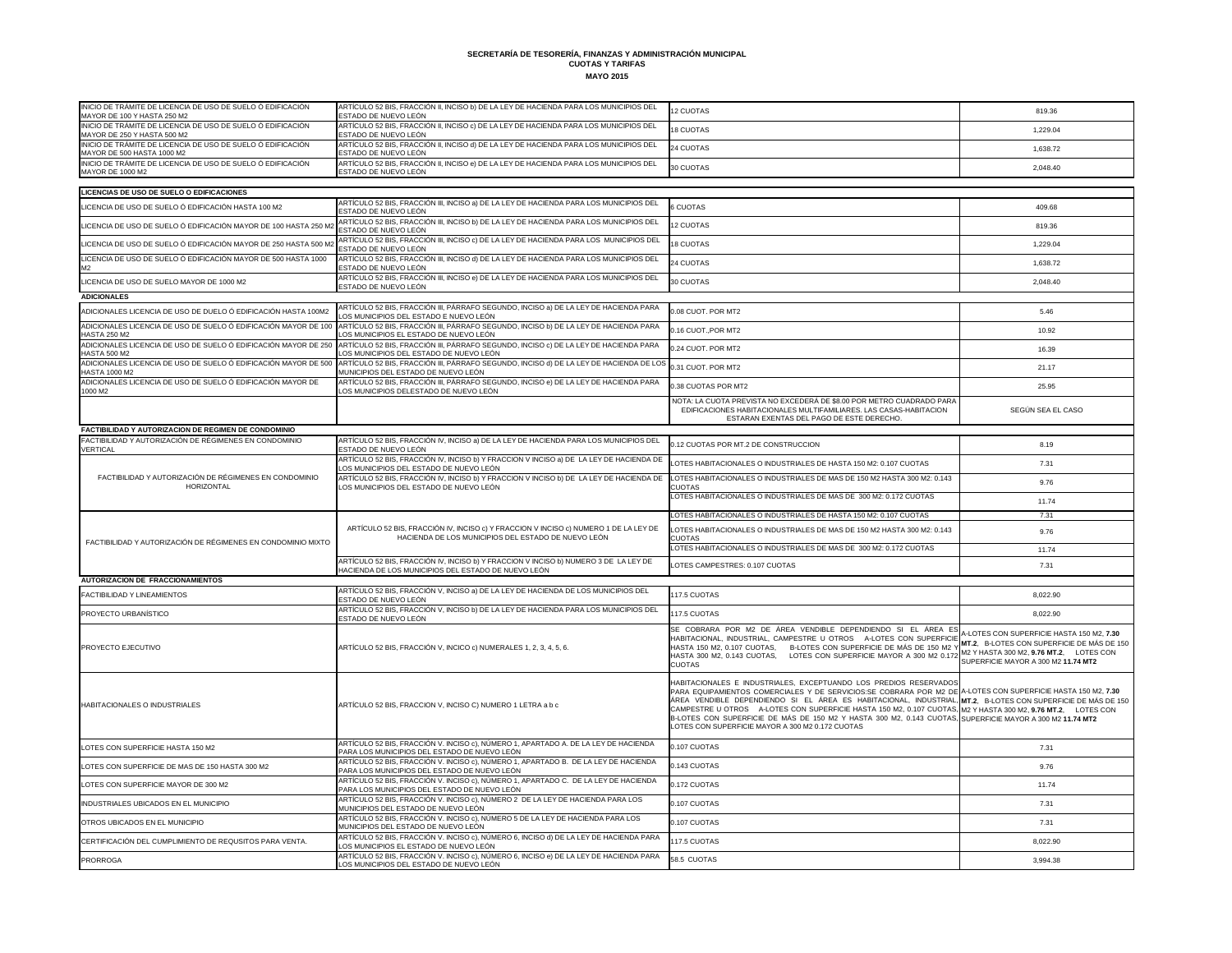| ACTUALIZACIÓN DE GARANTÍAS                                                                                | ARTÍCULO 52 BIS, FRACCIÓN V. INCISO c), NÚMERO 6, INCISO f) DE LA LEY DE HACIENDA PARA<br>LOS MUNICIPIOS DEL ESTADO DE NUEVO LEÓN                                                                                  | 58.5 CUOTAS                                                                                                                                                                                                       | 3,994.38                 |
|-----------------------------------------------------------------------------------------------------------|--------------------------------------------------------------------------------------------------------------------------------------------------------------------------------------------------------------------|-------------------------------------------------------------------------------------------------------------------------------------------------------------------------------------------------------------------|--------------------------|
| <b>MODIFICACIONES</b>                                                                                     | ARTÍCULO 52 BIS, FRACCIÓN V. INCISO c), NÚMERO 6, INCISO 9) DE LA LEY DE HACIENDA PARA<br>LOS MUNICIPIOS DEL ESTADO DE NUEVO LEÓN                                                                                  | 58.5 CUOTAS                                                                                                                                                                                                       | 3,994.38                 |
| RECEPCIÓN DE OBRA                                                                                         | ARTÍCULO 52 BIS, FRACCIÓN V. INCISO c), NÚMERO 6, INCISO h) DE LA LEY DE HACIENDA PARA<br>LOS MUNICIPIOS DEL ESTADO DE NUEVO LEÓN                                                                                  | 586.5 CUOTAS                                                                                                                                                                                                      | 40,046.22                |
| REGULARIZACIÓN Y ORDENAMIENTO URBANO EN FRACCIONAMIENTOS Y<br>EN LICENCIAS DE USO DE SUELO (75%)          | ARTÍCULO 52 BIS, FRACCIÓN VI DE LA LEY DE HACIENDA PARA LOS MUNICIPIOS DEL ESTADO DE SE APLICARAN LAS CUOTAS PREVISTAS EN LAS FRACCIONES III Y IV DEL ARTÍCULO 52 BIS DE LA LEY DE HACIENDA PARA LOS<br>NUEVO LEÓN | MUNICIPIOS DEL ESTADO DE NUEVO LEON, CON UN INCREMENTO DEL 75%                                                                                                                                                    |                          |
| EXPEDICIÓN DE COPIAS CERTIFICADAS DE PLANOS                                                               | ARTÍCULO 52 BIS, FRACCIÓN VII DE LA LEY DE HACIENDA PARA LOS MUNICIPIOS DEL ESTADO<br>DE NUEVO LEÓN                                                                                                                | 3.5 CUOTAS                                                                                                                                                                                                        | 238.98                   |
| EXPEDICIÓN DE CONSTANCIA Y CERTIFICACIONES                                                                | ARTÍCULO 52 BIS, FRACCIÓN VIII DE LA LEY DE HACIENDA PARA LOS MUNICIPIOS DEL ESTADO<br>DE NUEVO LEÓN                                                                                                               | 2.5 CUOTAS                                                                                                                                                                                                        | 170.70                   |
| INFORMACIÓN DE ALINEAMIENTO DE LA VIALIDAD                                                                | ARTÍCULO 52 BIS, FRACCIÓN IX DE LA LEY DE HACIENDA PARA LOS MUNICIPIOS DEL ESTADO DE                                                                                                                               | 1.5 CUOTAS                                                                                                                                                                                                        | 102.42                   |
| INSCRIPCION DE NUEVOS FRACCIONAMIENTOS O AMPLIACION                                                       | NUEVO LEÓN                                                                                                                                                                                                         |                                                                                                                                                                                                                   |                          |
| FRACCIONAMIENTOS CUYOS LOTES TENGAN UNA SUPERFICIE PROMEDIC<br><b>MAYOR A 250 M2</b>                      | ARTÍCULO 55 INCISO a) DE LA LEY DE HACIENDA PARA LOS MUNICIPIOS DEL ESTADO DE NUEVO<br>LEÓN                                                                                                                        | 0.023 CUOTAS POR MT2                                                                                                                                                                                              | 1.57                     |
| FRACCIONAMINTOS CUYOS LOTES TENGAN UNA SUPERFICIE PROMEDIO                                                | ARTÍCULO 55 INCISO b) DE LA LEY DE HACIENDA PARA LOS MUNICIPIOS DEL ESTADO DE                                                                                                                                      | 0.012 CUOTAS POR MT2                                                                                                                                                                                              | 0.819                    |
| ENTRE 150 Y 250 M2<br>FRACCIONAMIENTOS CUYOS LOTES TENGAN UNA SUPERFICIE PROMEDIO                         | NUEVO LEÓN<br>ARTÍCULO 55 INCISO c) DE LA LEY DE HACIENDA PARA LOS MUNICIPIOS DEL ESTADO DE                                                                                                                        | 0.009 CUOTAS POR MT2                                                                                                                                                                                              | 0.615                    |
| <b>MENOR A 150 M2</b><br>CEMENTERIOS UBICADOS EN LOS MUNICIPIOS                                           | NUEVO LEÓN<br>ARTÍCULO 55 INCISO d) DE LA LEY DE HACIENDA PARA LOS MUNICIPIOS DEL ESTADO DE NUEVO                                                                                                                  | 0.12 CUOTAS POR MT2                                                                                                                                                                                               | 8.19                     |
| ASIGNACIÓN DE NUMERO OFICIAL                                                                              | LEÓN<br>ARTÍCULO 55, PÁRRAFO TERCERO DE LA LEY DE HACIENDA PARA LOS MUNICIPIOS DEL                                                                                                                                 | 1.24 CUOTAS                                                                                                                                                                                                       | 84.67                    |
|                                                                                                           | ESTADO DE NUEVO LEÓN                                                                                                                                                                                               |                                                                                                                                                                                                                   |                          |
| POR CERTIFICACIONES, AUTORIZACIONES, CONSTANCIAS Y REGISTROS                                              |                                                                                                                                                                                                                    |                                                                                                                                                                                                                   |                          |
| COPIA SIMPLE POR HOJA                                                                                     | ARTÍCULO 57, FRACCIÓN I, INCISO a) DE LA LEY DE HACIENDA PARA LOS MUNICIPIOS DEL<br>ESTADO DE NUEVO LEÓN                                                                                                           | 0.012 CUOTAS EN HOJAS TAMAÑO CARTA<br>0.017 CUOTAS EN HOJAS TAMAÑO OFICIO                                                                                                                                         | 0.819<br>1.161           |
|                                                                                                           | ARTÍCULO 57, FRACCIÓN I, INCISO b) DE LA LEY DE HACIENDA PARA LOS MUNICIPIOS DE L                                                                                                                                  | 0.024 CUOTAS EN HOJAS TAMAÑO CARTA                                                                                                                                                                                | 1.64                     |
| COPIA A COLOR POR HOJA                                                                                    | ESTADO DE NUEVO LEÓN                                                                                                                                                                                               | 0.034 CUOTAS EN HOJAS TAMAÑO OFICIO                                                                                                                                                                               | 2.32                     |
| COPIA CERTIFICADAS POR CADA DOCUMENTO                                                                     | ARTÍCULO 57, FRACCIÓN I, INCISO c) DE LA LEY DE HACIENDA PARA LOS MUNICIPIOS DEL<br>ESTADO DE NUEVO LEÓN                                                                                                           | 1 CUOTA                                                                                                                                                                                                           | 68.28                    |
| COPIA SIMPLE DE PLANOS                                                                                    | ARTÍCULO 57, FRACCIÓN I, INCISO d) DE LA LEY DE HACIENDA PARA LOS MUNICIPIOS DEL<br>ESTADO DE NUEVO LEÓN                                                                                                           | 0.43 CUOTAS                                                                                                                                                                                                       | 29.36                    |
| COPIA SIMPLE DE PLANOS A COLOR                                                                            | ARTÍCULO 57, FRACCIÓN I, INCISO e) DE LA LEY DE HACIENDA PARA LOS MUNICIPIOS DEL<br>ESTADO DE NUEVO LEÓN                                                                                                           | 2 CUOTAS                                                                                                                                                                                                          | 136.56                   |
| COPIA CERTIFICADA DE PLANOS                                                                               | ARTÍCULO 57, FRACCIÓN I, INCISO f) DE LA LEY DE HACIENDA PARA LOS MUNICIPIOS DEL<br>ESTADO DE NUEVO LEÓN                                                                                                           | 3 CUOTAS                                                                                                                                                                                                          | 204.84                   |
| COPIA CERTIFICADA DE PLANOS A COLOR                                                                       | ARTÍCULO 57, FRACCIÓN I, INCISO 9) DE LA LEY DE HACIENDA PARA LOS MUNICIPIOS DEL<br>ESTADO DE NUEVO LEÓN                                                                                                           | <b>5 CUOTAS</b>                                                                                                                                                                                                   | 341.40                   |
| DIVERSAS CONSTANCIAS Y CERTIFICACIONES                                                                    | ARTÍCULO 57, FRACCIÓN I, INCISO h) DE LA LEY DE HACIENDA PARA LOS MUNICIPIOS DEL<br>ESTADO DE NUEVO LEÓN                                                                                                           | 1 CUOTA                                                                                                                                                                                                           | 68.28                    |
| BÚSQUEDA Y LOCALIZACIÓN DE ARCHIVOS Y EXPEDIENTES                                                         | ARTÍCULO 57, FRACCIÓN I, PÁRRAFO TERCERO DE LA LEY DE HACIENDA PARA LOS MUNICIPIOS<br>EL ESTADO DE NUEVO LEÓN                                                                                                      | 1 CUOTA                                                                                                                                                                                                           | 68.28                    |
| CERTIFICACIÓN DE PREDIAL                                                                                  | ARTÍCULO 57, FRACCIÓN I, INCISO h) DE LA LEY DE HACIENDA PARA LOS MUNICIPIOS EL                                                                                                                                    | 1 CUOTA                                                                                                                                                                                                           | 68.28                    |
| CERTIFICACIÓN COMISIONADOS MUNICIPALES                                                                    | ARTÍCULO 57, FRACCIÓN I, INCISO h) DE LA LEY DE HACIENDA PARA LOS MUNICIPIOS DEL<br>ESTADO DE NUEVO LEÓN                                                                                                           | 1 CUOTA                                                                                                                                                                                                           | 68.28                    |
| CONSTANCIA O REGISTRO DE REFRENDO                                                                         | ARTÍCULO 57, FRACCIÓN I, INCISO h) DE LA LEY DE HACIENDA PARA LOS MUNICIPIOS DEL                                                                                                                                   | 1 CUOTA                                                                                                                                                                                                           | 68.28                    |
| CONSTANCIA DE NO INFRACCIONES, RELATIVAS A CONTROL VEHICULAR                                              | ARTÍCULO 57, FRACCIÓN I, PARRAFO CUARTO DE LA LEY DE HACIENDA PARA LOS MUNICIPIOS<br>DEL ESTADO DE NUEVO LEÓN                                                                                                      | 0.25 CUOTAS                                                                                                                                                                                                       | 17.07                    |
|                                                                                                           |                                                                                                                                                                                                                    |                                                                                                                                                                                                                   |                          |
| INSCRIPCIÓN AL INICIO DE ACTIVIDADES                                                                      | ARTÍCULO 58 DE LA LEY DE HACIENDA PARA LOS MUNICIPIOS DEL ESTADO DE NUEVO LEÓN                                                                                                                                     | ESTE ARTÍCULO SOLO MENCIONA LAS CUOTAS POR INSCRIPCIÓN AL INICIO DE<br>ACTIVIDADES, POR REFRENDO ANUAL DE LICENCIA, AUTORIZACIÓN, PERMISO O<br>CONCESIÓN QUE SE CUBRIRÁN EN LOS MUNICIPIOS DEL ÁREA METROPOLITANA |                          |
|                                                                                                           | ARTÍCULO 58 BIS FRACCION A) NUMERO 1 DE LA LEY DE HACIENDA PARA LOS MUNICIPIOS EL                                                                                                                                  | HASTA 15,000 PERSONAS: 1500 CUOTAS                                                                                                                                                                                | 102,420.00               |
| <b>ESTADIOS DE FUTBOL</b>                                                                                 | ESTADO DE NUEVO LEÓN                                                                                                                                                                                               | DE MAS DE 15,000 HASTA 25,000 PERSONAS: 2700 CUOTAS<br>DEMAS DE 25,000 PERSONAS: 3500 CUOTAS                                                                                                                      | 184,356.00               |
| CABARET, CENTROS NOCTURNOS, DISCOTECAS, CASAS Y                                                           | ARTÍCULO 58 BIS FRACCION A) NUMERO 2 DE LA LEY DE HACIENDA PARA LOS MUNICIPIOS EL                                                                                                                                  | NO MAYOR A 120 M2 2390 CUOTAS                                                                                                                                                                                     | 238,980.00               |
| <b>ESTABLECIMIENTOS DE APUESTAS</b>                                                                       | ESTADO DE NUEVO LEÓN                                                                                                                                                                                               | MAYOR A 120 M2, 2825 CUOTAS                                                                                                                                                                                       | 163,189.20<br>192,891.00 |
| HOTELES Y MOTELES DE PASO CON SERVICIO DE BAR Y RESTURANT-BAR                                             | ARTÍCULO 58 BIS FRACCION A) NUMERO 4 DE LA LEY DE HACIENDA PARA LOS MUNICIPIOS EL<br>ESTADO DE NUEVO LEÓN                                                                                                          | 1500 CUOTAS                                                                                                                                                                                                       | 102,420.00               |
| <b>ESTABLECIMIENTOS QUE EXPENDAN BEBIDAS ALCOHOLICAS CERRADAS</b>                                         |                                                                                                                                                                                                                    |                                                                                                                                                                                                                   |                          |
| ABARROTES CON VENTA DE CERVEZA CON UN AREA DE EXPOSICIÓN AL<br>PÚBLICO NO MAYOR A 50 M2                   | ARTÍCULO 58 BIS FRACCION A) NUMERO 5 INCISO a) DE LA LEY DE HACIENDA PARA LOS<br>MUNICIPIOS EL ESTADO DE NUEVO LEÓN                                                                                                | <b>15 CUOTAS</b>                                                                                                                                                                                                  | 1,024.20                 |
| ABARROTES CON VENTA DE CERVEZA, VINOS Y LICORES CON UN AREA<br>DE EXPOSICIÓN AL PÚBLICO, NO MAYOR A 50 M2 | ARTÍCULO 58 BIS FRACCION A) NUMERO 5 INCISO b) DE LA LEY DE HACIENDA PARA LOS<br>MUNICIPIOS EL ESTADO DE NUEVO LEÓN                                                                                                | 30 CUOTAS                                                                                                                                                                                                         | 2,048.40                 |
| DEPOSITO CON VENTA DE CERVEZA INCLUYENO LOS QUE TIENEN                                                    | ARTÍCULO 58 BIS FRACCION A) NUMERO 5 INCISO c) DE LA LEY DE HACIENDA PARA LOS                                                                                                                                      | 40 CUOTAS                                                                                                                                                                                                         | 2,731.20                 |
| DEPOSITO CON VENTA DE CERVEZA, VINOS Y LICORES INCLUYENDO LOS<br>QUE TIENEN SERVICIO DE AUTO              | ARTÍCULO 58 BIS FRACCION A) NUMERO 5 INCISO d) DE LA LEY DE HACIENDA PARA LOS<br>MUNICIPIOS EL ESTADO DE NUEVO LEÓN                                                                                                | 80 CUOTAS                                                                                                                                                                                                         | 5,462.40                 |
| LICORERÍAS                                                                                                | ARTÍCULO 58 BIS FRACCION A) NUMERO 5 INCISO e) DE LA LEY DE HACIENDA PARA LOS<br>MUNICIPIOS EL ESTADO DE NUEVO LEÓN                                                                                                | 80 CUOTAS                                                                                                                                                                                                         | 5,462.40                 |
| MINISÚPER Y TIENDAS DE CONVENIENCIA CON UN AREA DE EXPOSICIÓN<br>AL PUBLICO NO MAYOR A 120 M2             | ARTÍCULO 58 BIS FRACCION A) NUMERO 5 INCISO f) DE LA LEY DE HACIENDA PARA LOS<br>MUNICIPIOS EL ESTADO DE NUEVO LEÓN                                                                                                | 60 CUOTAS                                                                                                                                                                                                         | 4,096.80                 |
| MINISÚPER Y TIENDAS DE CONVENIENCIA CON UN AREA DE EXPOSICIÓN<br>AL PÚBLICO MAYOR A 120 M2                | ARTÍCULO 58 BIS FRACCION A) NUMERO 5 INCISO 9) DE LA LEY DE HACIENDA PARA LOS<br>MUNICIPIOS EL ESTADO DE NUEVO LEÓN                                                                                                | 135 CUOTAS                                                                                                                                                                                                        | 9,217.80                 |
| TIENDAS DE AUTO SERVICIO MAYOR A 120 M2                                                                   | ARTÍCULO 58 BIS FRACCION A) NUMERO 5 INCISO h) DE LA LEY DE HACIENDA PARA LOS<br>MUNICIPIOS EL ESTADO DE NUEVO LEÓN                                                                                                | <b>190 CUOTAS</b>                                                                                                                                                                                                 | 12,973.20                |
| TIENDAS DE AUTO SERV DEPARTAMENTALES MAYOR A 120 M2                                                       | ARTÍCULO 58 BIS FRACCION A) NUMERO 5 INCISO i) DE LA LEY DE HACIENDA PARA LOS<br>MUNICIPIOS EL ESTADO DE NUEVO LEÓN                                                                                                | 380 CUOTAS                                                                                                                                                                                                        | 25,946.40                |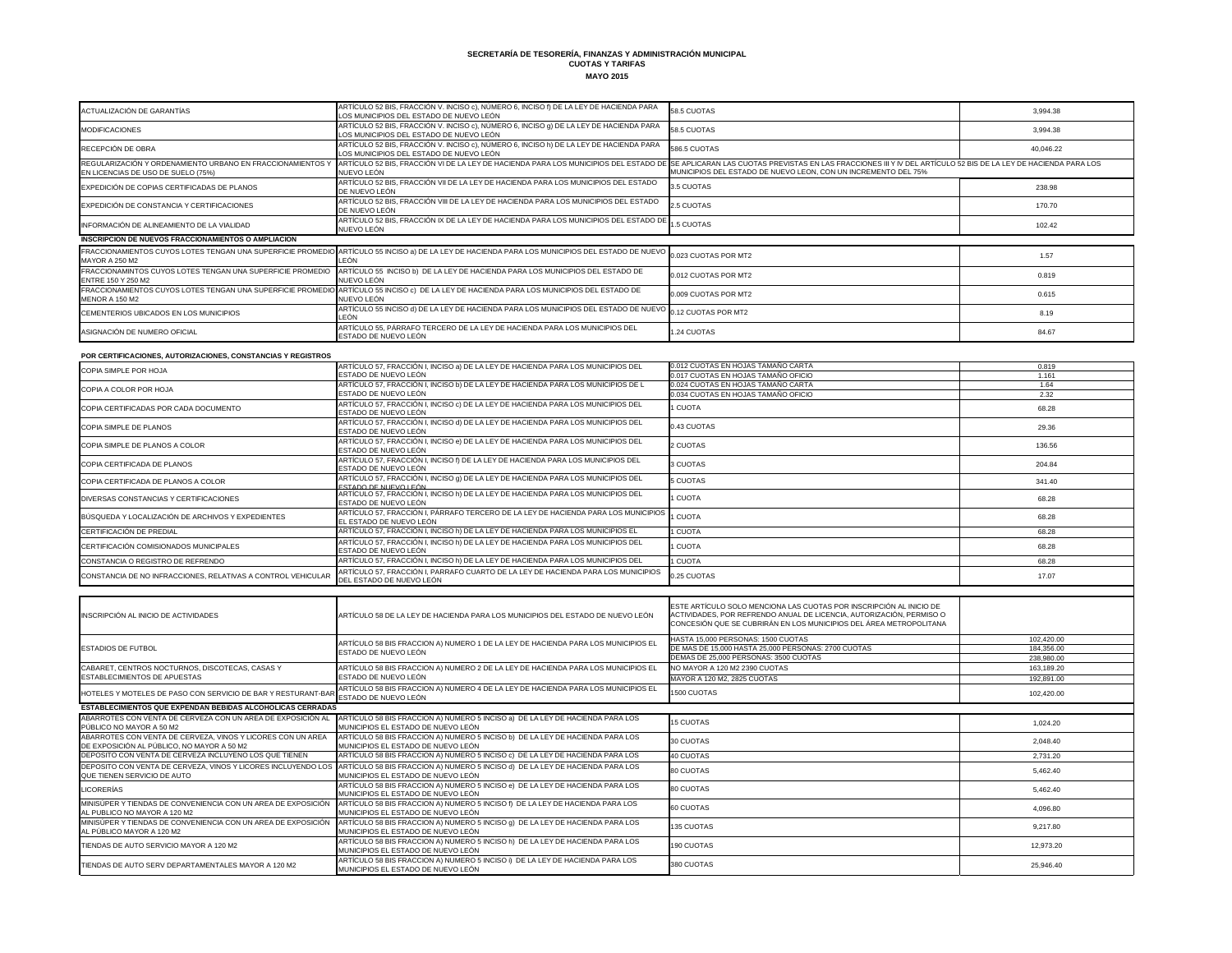| EXPENDIO Y DISTRIBUCIÓN AL MAYOREO DE CERVEZA Ó BEBIDAS<br>ALCOHÓLICAS                                            | ARTÍCULO 58 BIS FRACCION A) NUMERO 5 INCISO ¡) DE LA LEY DE HACIENDA PARA LOS<br>MUNICIPIOS EL ESTADO DE NUEVO LEÓN                                                                                   | 340 CUOTAS                                                                                                                  | 23,215.20                                                                                    |
|-------------------------------------------------------------------------------------------------------------------|-------------------------------------------------------------------------------------------------------------------------------------------------------------------------------------------------------|-----------------------------------------------------------------------------------------------------------------------------|----------------------------------------------------------------------------------------------|
| ESTABLECIMIENTOS QUE EXPENDAN BEBIDAS ALCOHOLICAS EN BOTELLA ABIERTA O AL COPEO                                   |                                                                                                                                                                                                       |                                                                                                                             |                                                                                              |
| CERVECERÍAS CON EXPENDIO DE CERVEZA                                                                               | ARTÍCULO 58 BIS FRACCION A) NUMERO 5 INCISO k) SUBINCISO a) DE LA LEY DE HACIENDA<br>PARA LOS MUNICIPIOS DEL ESTADO DE NUEVO LEÓN                                                                     | <b>85 CUOTAS</b>                                                                                                            | 5,803.80                                                                                     |
| RESTAURANTES. LONCHERÍAS. FONDAS Y SIMILARES CON EXPENDIO DE                                                      | ARTÍCULO 58 BIS FRACCION A) NUMERO 5 INCISO k) SUBINCISO b) DE LA LEY DE HACIENDA                                                                                                                     | <b>85 CUOTAS</b>                                                                                                            | 5,803.80                                                                                     |
| BILLARES CON EXPENDIO DE CERVEZA                                                                                  | ARTÍCULO 58 BIS FRACCION A) NUMERO 5 INCISO k) SUBINCISO c) DE LA LEY DE HACIENDA                                                                                                                     | 85 CUOTAS                                                                                                                   | 5,803.80                                                                                     |
| BILLARES CON EXPENDIO DE CERVEZA, VINOS Y LICORES                                                                 | ARTÍCULO 58 BIS FRACCION A) NUMERO 5 INCISO k) SUBINCISO d) DE LA LEY DE HACIENDA<br>PARA LOS MUNICIPIOS DEL ESTADO DE NUEVO LEÓN                                                                     | 130 CUOTAS                                                                                                                  | 8,876.40                                                                                     |
| CANTINAS O BARES CON EXPENDIO DE CERVEZA VINOS Y LICORES                                                          | ARTÍCULO 58 BIS FRACCION A) NUMERO 5 INCISO k) SUBINCISO e) DE LA LEY DE HACIENDA<br>PARA LOS MUNICIPIOS DEL ESTADO DE NUEVO LEÓN                                                                     | 250 CUOTAS                                                                                                                  | 17,070.00                                                                                    |
| RESTAURANTES - BAR CON EXPENIO DE CERVEZA, VINOS Y LICORES.<br>CON UN ÁREA DE ATENCIÓN AL PÚBLICO DE HASTA 120 M2 | ARTÍCULO 58 BIS FRACCION A) NUMERO 5 INCISO k) SUBINCISO f) DE LA LEY DE HACIENDA PARA<br>LOS MUNICIPIOS DEL ESTADO DE NUEVO LEÓn                                                                     | 150 CUOTAS                                                                                                                  | 10,242.00                                                                                    |
| RESTAURANTES- BAR CON EXPENDIO DE CERVEZA, VINOS Y LICORES<br>CON UN AREA DE ATENCIÓN AL PÚBLICO MAYOR A 120 M2   | ARTÍCULO 58 BIS FRACCION A) NUMERO 5 INCISO K) SUBINCISO 9) DE LA LEY DE HACIENDA<br>PARA LOS MUNICIPIOS DEL ESTADO DE NUEVO LEÓN                                                                     | 250 CUOTAS                                                                                                                  | 17.070.00                                                                                    |
| CENTROS O CLUBES SOCIALES O DEPORTIVOS CON EXPENDIO O<br>CONSUMO DE CERVEZA, VINOS Y LICORES                      | ARTÍCULO 58 BIS FRACCION A) NUMERO 5 INCISO k) SUBINCISO h) DE LA LEY DE HACIENDA<br>PARA LOS MUNICIPIOS DEL ESTADO DE NUEVO LEÓN                                                                     | PAGARÁN UNA CUOTA POR METRO DE SUPERFICIE DE EXPENDIO O DE CONSUMO<br>EN NINGÚN CASO LA CANTIDAD SERÁ INFERIOR A 100 CUOTAS | 68.28 POR M2 DE SUPERFICIE DE EXPENDIO O DE<br>CONSUMO, NINGUN CASO SERA INFERIOR A<br>0.000 |
| CENTROS O CLUBES SOCIALES O DEPORTIVOS CON EXPENDIO O<br>CONSUMO DE CERVEZA, VINOS Y LICORES                      | ARTÍCULO 58 BIS FRACCION A) NUMERO 5 INCISO k) SUBINCISO i) DE LA LEY DE HACIENDA PARA PAGARÁN 0.25 CUOTAS POR METRO CUADRADO DE SUPERFICIE DE CONSUMO, EN<br>LOS MUNICIPIOS DEL ESTADO DE NUEVO LEÓN | NINGUN CASO, LA CANTIDAD A PAGAR SERA MENOR A 50 CUOTAS                                                                     | 17.07 POR M2 DE SUPERFICIE DE CONSUMO.<br>NINGUN CASO SERA INFERIOR A 3,414                  |
|                                                                                                                   |                                                                                                                                                                                                       | HASTA 150 M2 DE EXPENDIO O CONSUMO ABIERTO AL PÚBLICO 150 CUOTAS                                                            | 10.242.00                                                                                    |
| HOTELES CON EXPENDIO O CONSUMO HASTA 150 M2                                                                       | ARTICULO 58 BIS FRACCION A) NUMERO 5 INCISO k) SUBINCISO J) DE LA LEY DE HACIENDA PARA POR EL EXEDENTE DE 150 METROS, PAGARÁN POR CADA M2 O FRACCIÓN DE<br>LOS MUNICIPIOS DEL ESTADO DE NUEVO LEON    | EXPENDIO O CONSUMO ABIERTO AL PÚBLICO 0.6 CUOTAS                                                                            | 40.97                                                                                        |
|                                                                                                                   |                                                                                                                                                                                                       | NOTA: EN NINGUN CASO LA CANTIDAD A PAGAR SERA MAYOR A 1,000 CUOTAS                                                          | NO MAYOR A 68,280                                                                            |
| <b>PERMISOS ESPECIALES</b>                                                                                        |                                                                                                                                                                                                       |                                                                                                                             |                                                                                              |
| EXPENDIO Y CONSUMO DE BEBIDAS ALCOHOLICAS                                                                         | ARTÍCULO 58 BIS FRACCION B) NUMERO 1 DE LA LEY DE HACIENDA PARA LOS MUNICIPIOS DEL 0.2 CUOTAS POR M2 DE SUPERFICIE DE EXPENDIO O CONSUMO, MAS UN 10% DE<br>ESTADO DE NUEVO LEÓN                       | LOS DERECHOS POR CADA DIA DE DURACION DEL PERMISO                                                                           | 13.66                                                                                        |
| CONSUMO DE BEBIDAS ALCOHOLICAS                                                                                    | ARTÍCULO 58 BIS FRACCION B) NUMERO 2 DE LA LEY DE HACIENDA PARA LOS MUNICIPIOS DEL<br>ESTADO DE NUEVO LEÓN                                                                                            | 0.1 CUOTAS POR M2 SE SUPERFICIE DE CONSUMO, MAS UN 10% DE LOS<br>DERECHOS POR CADA DIA DE DURACION DEL PERMISO              | 6.83                                                                                         |
|                                                                                                                   |                                                                                                                                                                                                       | NOTA: EN NINGUN CASO LA CANTIDAD A PAGAR SERÁ MENOR A 50 CUOTAS                                                             | 3.414.00                                                                                     |

| <b>REVISION, INSPECCION Y SERVICIO</b>                                          |                                                                                                                            |                                                                                                                                                                                                                 |                   |
|---------------------------------------------------------------------------------|----------------------------------------------------------------------------------------------------------------------------|-----------------------------------------------------------------------------------------------------------------------------------------------------------------------------------------------------------------|-------------------|
| SERVICIO DE EXAMEN MEDICO DE PERICIA PARA AUTORIZACIÓN DE<br>LICENCIA DE MANEJO | ARTÍCULO 62 FRACCIÓN I DE LA LEY DE HACIENDA PARA LOS MUNICIPIOS DEL ESTADO DE<br>NUEVO LEÓN                               | 2 CUOTAS                                                                                                                                                                                                        | 136.56            |
| PERMISO PARA TRANSITAR SIN PLACAS                                               | ARTÍCULO 62 FRACCIÓN I, PÁRRAFO SEGUNDO DE LA LEY DE HACIENDA PARA LOS MUNICIPIOS<br>DEL ESTADO DE NUEVO LEÓN              | <b>6 CUOTAS</b>                                                                                                                                                                                                 | 409.68            |
| LICENCIA PARA ESTACIONAMIENTO CARGA Y DESCARGA                                  | ARTÍCULO 62 FRACCIÓN I, PÁRRAFO CUARTO DE LA LEY DE HACIENDA PARA LOS MUNICIPIOS<br>DEL ESTADO DE NUEVO LEÓN               | <b>5 CUOTAS</b>                                                                                                                                                                                                 | 341.40            |
| REVISIÓN DE ISAI                                                                | ARTÍCULO 62 FRACCIÓN IV DE LA LEY DE HACIENDA PARA LOS MUNICIPIOS DEL ESTADO DE<br>NUEVO LEÓN                              | 10 CUOTAS POR CADA INMUEBLE CUANDO NO EXISTA CANTIDAD A PAGAR POR<br><b>CONCEPTO DEL ISAI</b>                                                                                                                   | 682.80            |
| INSPECCIÓN DE COMERCIO AMBULANTE                                                | ARTÍCULO 62, FRACCIÓN II DE LA LEY DE HACIENDA PARA LOS MUNICIPIOS DEL ESTADO DE<br>NUEVO LEÓN                             | DE \$20 A \$70 POR INSPECCIONES QUE PREVIENEN LOS REGLAMENTOS A NIVEL<br><b>MUNICIPAL</b>                                                                                                                       | \$20 Y \$70       |
| INTERVENCION DE DIV. Y ESPECT. PUB.                                             | ARTÍCULO 31 BIS, FRACCION I, INCISO d) y ARTÍCULO 63 DE LA LEY DE HACIENDA PARA LOS<br>MUNICIPIOS DEL ESTADO DE NUEVO LEÓN | EN RAZÓN A SU COSTO                                                                                                                                                                                             | SEGÚN SEA EL CASO |
| INSPECCION DE ECOLOGIA                                                          | ARTICULO 63 DE LA LEY DE HACIENDA ARA LOS MUNICIPIOS DEL ESTADO DE NUEVO LEON                                              | EN RAZÓN A SU COSTO                                                                                                                                                                                             | SEGÚN SEA EL CASO |
| SERVICIOS SANITARIOS QUE PRESTE EL MUNICIPIO                                    |                                                                                                                            |                                                                                                                                                                                                                 |                   |
| MANTENER ANIMALES EN OBSERVACIÓN                                                | ARTÍCULO 62, FRACCIÓN VI, INCISO a) DE LA LEY DE HACIENDA PARA LOS MUNICIPIOS DEL<br>ESTADO DE NUEVO LEÓN                  | 0.50 CUOTAS                                                                                                                                                                                                     | 34.14             |
| RECOGER ANIMALES DOMÉSTICOS ENFERMOS                                            | ARTÍCULO 62, FRACCIÓN VI INCISO b) DE LA LEY DE HACIENDA PARA LOS MUNICIPIOS DEL<br>ESTADO DE NUEVO LEÓN                   | 0.50 CUOTAS                                                                                                                                                                                                     | 34.14             |
| <b>EXPEDICION DE LICENCIAS</b>                                                  |                                                                                                                            |                                                                                                                                                                                                                 |                   |
| LICENCIA DE ANUNCIOS                                                            | ARTÍCULO 64, FRACCIÓN V, PÁRRAFO PRIMERO DE LA LEY DE HACIENDA PARA LOS MUNICIPIOS<br>DEL ESTADO DE NUEVO LEÓN             | POR LICENCIA Y MEDIO DE IDENTIFICACIÓN POR M2 DE EXPOSICIÓN, 2.5 CUOTAS                                                                                                                                         | 170.70            |
|                                                                                 | ARTÍCULO 64, FRACCIÓN V, PÁRRAFO SEGUNDO DE LA LEY DE HACIENDA PARA LOS<br>MUNICIPIOS DEL ESTADO DE NUEVO LEÓN             | ANUNCIOS CUYA SUPERFICIE DE EXPOSICIÓN ESTE COMPUESTA DE ELEMENTOS<br>ELECTRÓNICOS, EL MONTO MÁXIMO SERÁ DE 75 CUOTAS                                                                                           | 5,121.00          |
| LICENCIA DE ANUNCIOS EN VIA PUBLICA                                             | ARTÍCULO 64, FRACCIÓN V, PÁRRAFO SEXTO DE LA LEY DE HACIENDA PARA LOS MUNICIPIOS<br>DEL ESTADO DE NUEVO LEÓN               | 0.4 CUOTAS POR METROS CUADRADO DE EXPOSICION POR DIA                                                                                                                                                            | 27.31             |
| <b>LIMPIEZA DE LOTES BALDÍOS</b>                                                |                                                                                                                            |                                                                                                                                                                                                                 |                   |
| LIMPIEZA DE LOTES BALDÍOS                                                       | ARTÍCULO 65, INCISO a) DE LA LEY DE HACIENDA PARA LOS MUNICIPIOS DEL ESTADO DE<br>NUEVO LEÓN                               | PREDIOS CON SUPERFICIE HASTA 1,000 M2 0.30 CUOTAS                                                                                                                                                               | 20.48             |
|                                                                                 | ARTÍCULO 65 INCISO b) DE LA LEY DE HACIENDA PARA LOS MUNICIPIOS DEL ESTADO DE NUEVO<br>LEÓN                                | POR EL EXCEDENTE DE 1,000 M2, POR CADA M2 EXCEDENTE 0.26 CUOTAS                                                                                                                                                 | 17.75             |
|                                                                                 | ARTÍCULO 65, PÁRRAFO SEPTIMO DE LA LEY DE HACIENDA PARA LOS MUNICIPIOS DEL ESTADO<br>DE NUEVO LEÓN                         | POR SERVICIO DE RECOLECCIÓN, TRASLADO Y DISPOSICIÓN FINAL DE LA BASURA<br>PRODUCTO DE LA LIMPIEZA A SOLICITUD DEL PROPIETARIO DEL PREDIO, EL<br>COSTO SERÁ DE 6 CUOTAS POR M3 O FRACCIÓN DE MATERIA RECOLECTADA | 409.68            |
| <b>LIMPIEZA Y RECOLECCION DE DESECHOS INDUSTRIALES Y COMERCIALES</b>            |                                                                                                                            |                                                                                                                                                                                                                 |                   |
|                                                                                 | ARTÍCULO 65 BIS INCISO a) DE LA LEY DE HACIENDA PARA LOS MUNICIPIOS DEL ESTADO DE<br>NUEVO LEÓN                            | INMUEBLES QUE GENEREN HASTA 5 KG. DIARIOS, 2 CUOTAS                                                                                                                                                             | 136.56            |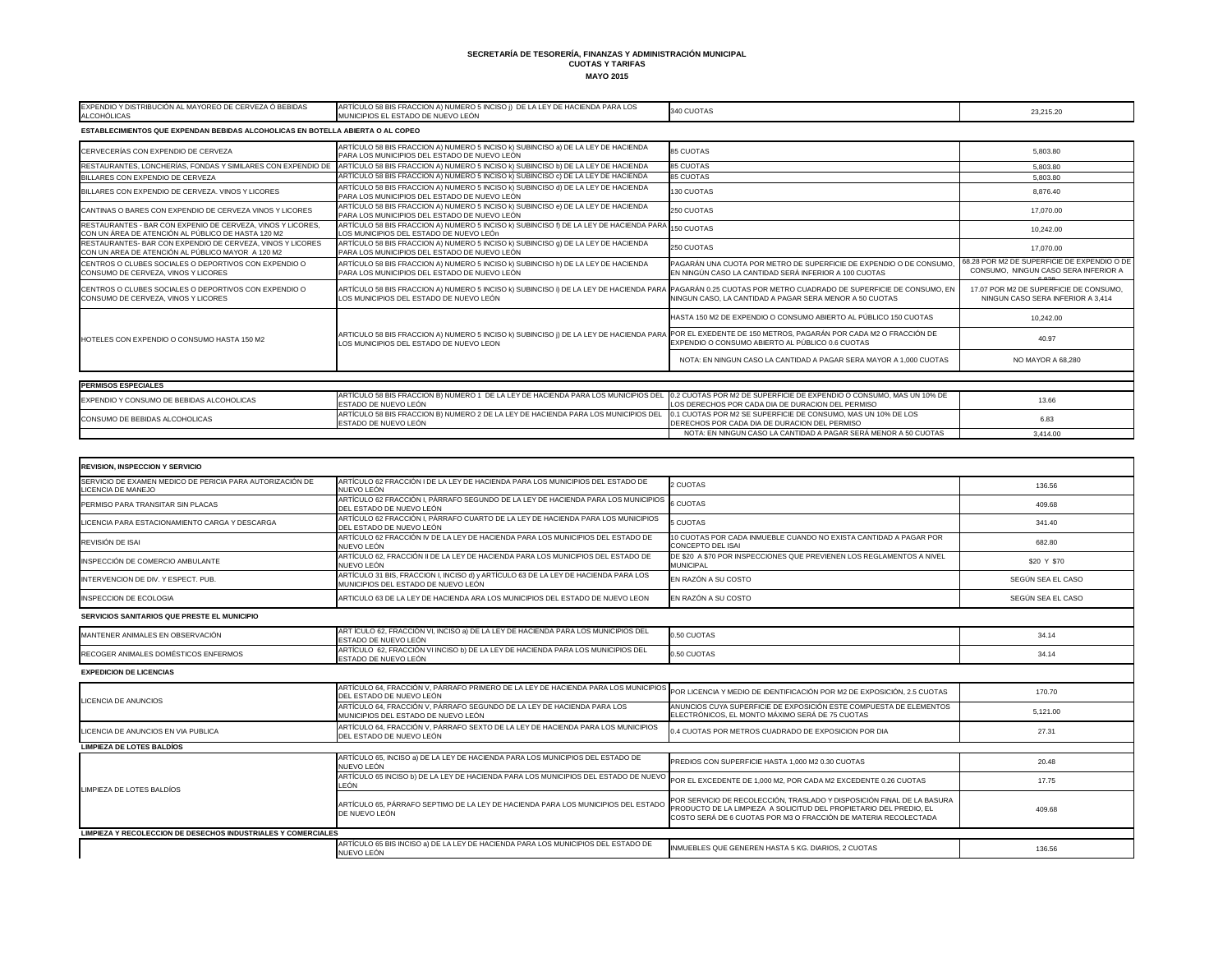|                                                                                             | ARTÍCULO 65 BIS INCISO b) DE LA LEY DE HACIENDA PARA LOS MUNICIPIOS DEL ESTADO DE<br>NUEVO LEÓN                                                                                                                                                    | INMUEBLES QUE GENEREN MÁS DE 5 KG. Y HASTA 10 KG DIARIOS, 4 CUOTAS                                                                                                                                                                                                         | 273.12                                      |
|---------------------------------------------------------------------------------------------|----------------------------------------------------------------------------------------------------------------------------------------------------------------------------------------------------------------------------------------------------|----------------------------------------------------------------------------------------------------------------------------------------------------------------------------------------------------------------------------------------------------------------------------|---------------------------------------------|
|                                                                                             | ARTÍCULO 65 BIS INCISO c) DE LA LEY DE HACIENDA PARA LOS MUNICIPIOS DEL ESTADO DE                                                                                                                                                                  | INMUEBLES QUE GENEREN MÁS DE 10 KG. Y HASTA 25 KG. DIARIOS, 6 CUOTAS                                                                                                                                                                                                       | 409.68                                      |
| SERVICIO DE LIMPIA DE DESECHOS INDUSTRIALES Y COMERCIALES                                   | ARTÍCULO 65 BIS INCISO d) DE LA LEY DE HACIENDA PARA LOS MUNICIPIOS DEL ESTADO DE                                                                                                                                                                  | INMUEBLES QUE GENEREN MÁS DE 25 KG. Y HASTA 50 KG. DIARIOS, 14 CUOTAS                                                                                                                                                                                                      | 955.92                                      |
|                                                                                             | ARTÍCULO 65 BIS INCISO e) DE LA LEY DE HACIENDA PARA LOS MUNICIPIOS DEL ESTADO DE<br>NUEVO LEÓN                                                                                                                                                    | INMUEBLES QUE GENEREN MÁS DE 50 KG. Y HASTA 100 KG. DIARIOS, 25 CUOTAS                                                                                                                                                                                                     | 1,707.00                                    |
|                                                                                             | ARTÍCULO 65 BIS INCISO f) DE LA LEY DE HACIENDA PARA LOS MUNICIPIOS DEL ESTADO DE<br>NUEVO LEÓN                                                                                                                                                    | INMUEBLES QUE GENEREN MÁS DE 100 KG. Y HASTA 200 KG. DIARIOS, 48 CUOTAS                                                                                                                                                                                                    | 3,277.44                                    |
|                                                                                             | ARTÍCULO 65 BIS INCISO 9) DE LA LEY DE HACIENDA PARA LOS MUNICIPIOS DEL ESTADO DE<br>NUEVO LEÓN                                                                                                                                                    | INMUEBLES QUE GENEREN MÁS DE 200 KG. Ó EL EQUIVALENTE A TRES M3 DIARIOS<br>EL COBRO SERÁ DE 48 CUOTAS MÁS 0.50 CUOTAS POR CADA 5KG. ADICIONALES                                                                                                                            | 3,277.44 MÁS 34.14 POR CADA 5KG ADICIONALES |
| <b>OCUPACION DE LA VIA PUBLICA</b>                                                          |                                                                                                                                                                                                                                                    |                                                                                                                                                                                                                                                                            |                                             |
| OCUPAR LA VÍA PUBLICA CON INSTALACIONES FIJAS O SEMIFIJAS                                   | ARTÍCULO 65 BIS-1, FRACCIÓN I DE LA LEY DE HACIENDA PARA LOS MUNCICPIOS DEL ESTADO<br>DE NUEVO LEÓN                                                                                                                                                | 0.016 CUOTAS DIARIAS                                                                                                                                                                                                                                                       | 1.09                                        |
| SITIOS DE AUTOMÓVILES                                                                       | ARTÍCULO 65 BIS-1, FRACCIÓN II DE LA LEY DE HACIENDA PARA LOS MUNICIPIOS DEL ESTADO<br>DE NUEVO LEÓN                                                                                                                                               | 5 CUOTAS POR TRIMESTRE                                                                                                                                                                                                                                                     | 341.40                                      |
| CAJONES ESTACIONAMIENTO COMERCIAL                                                           | ARTÍCULO 65 BIS-1, FRACCIÓN III INCISO a) DE LA LEY DE HACIENDA PARA LOS MUNICIPIOS DEI<br>ESTADO DE NUEVO LEÓN                                                                                                                                    | 5 CUOTAS POR M2                                                                                                                                                                                                                                                            | 341.40                                      |
| CAJONES ESTACIONAMIENTO PARTICULAR                                                          | ARTÍCULO 65 BIS-1, FRACCIÓN III INCISO b) DE LA LEY DE HACIENDA PARA LOS MUNICIPIOS DEI<br>ESTADO DE NUEVO LEÓN                                                                                                                                    | 1.5 CUOTAS POR M2                                                                                                                                                                                                                                                          | 102.42                                      |
| RECOLECCIÓN DE PARQUÍMETROS                                                                 | ARTÍCULO 65 BIS-1, FRACCIÓN IV, PÁRRAFO PRIMERO DE LA LEY DE HACIENDA PARA LOS<br>MUNICIPIOS DEL ESTADO DE NUEVO LEÓN                                                                                                                              | \$2.50 POR HORA                                                                                                                                                                                                                                                            | \$2.50 POR HORA                             |
| <b>MERCADOS AMBULANTES</b>                                                                  | ARTÍCULO 65 BIS-1, FRACCIÓN I DE LA LEY DE HACIENDA PARA LOS MUNCICPIOS DEL ESTADO<br>DE NUEVO LEÓN                                                                                                                                                | 0.016 CUOTAS DIARIAS POR M2 COMPLETO O FRACCION                                                                                                                                                                                                                            | 1.09                                        |
| OTRAS OCUPACIONES DE LA VIA PUBLICA                                                         | ARTÍCULO 65 BIS-1, FRACCIÓN I, PÁRRAFO SEGUNDO DE LA LEY DE HACIENDA PARA LOS<br>MUNCIPIOS DEL ESTADO DE NUEVO LEON                                                                                                                                | 0.081 CUOTAS DIARIAS POR METRO CUADRADO                                                                                                                                                                                                                                    | 5.53                                        |
| CONTRIBUCIONES POR NUEVOS FRACCIONAMIENTOS, EDIFICACIONES, RELOTIFICACIONES Y SUBDIVISIONES |                                                                                                                                                                                                                                                    |                                                                                                                                                                                                                                                                            |                                             |
| PAGO DEL 7 %                                                                                | ARTICULO 65 BIS 2 DE LA LEY DE HACIENDA PARA LOS MUNICIPIOS DEL ESTADO DE NUEVO<br>LEON                                                                                                                                                            | SEGÚN SEA EL CASO                                                                                                                                                                                                                                                          | SEGÚN SEA EL CASO                           |
| <b>PAGO DEL ARTICULO 151 FRACC II</b>                                                       | ARTICULO 65 BIS 2 DE LA LEY DE HACIENDA PARA LOS MUNICIPIOS DEL ESTADO DE NUEVO<br>LEON                                                                                                                                                            | CEDER SUELO AL MUNICIPIO PARA DESTINOS A RAZÓN DEL 17% -DIECISIETE DEL<br>ÁREA VENDIBLE Ó 22 - VEINTIDÓS METROS CUADRADOS POR UNIDAD DE VIVIENDA,<br>O LO QUE RESULTE MAYOR. LOS USOS COMPLEMENTARIOS NO HABITACIONALES<br>CEDERÁN EL 7% - SIETE DEL ÁREA VENDIBLE CORRESP | SEGÚN SEA EL CASO                           |
| <b>OTROS INGRESOS</b>                                                                       |                                                                                                                                                                                                                                                    |                                                                                                                                                                                                                                                                            |                                             |
| OTROS INGRESOS<br><b>DIVERSOS</b>                                                           | ARTICULO 63 PARRAFO SEGUNDO DE LA LEY DE HACIENDA PARA LOS MUNICIPIOS DEL ESTADO SEGÚN SEA EL CASO                                                                                                                                                 |                                                                                                                                                                                                                                                                            | SEGÚN SEA EL CASO                           |
|                                                                                             | ARTICULO 63 PARRAFO SEGUNDO DE LA LEY DE HACIENDA PARA LOS MUNICIPIOS DEL ESTADO SEGÚN SEA EL CASO                                                                                                                                                 |                                                                                                                                                                                                                                                                            |                                             |
| <b>DIVERSOS</b>                                                                             | DE NUEVO LEON                                                                                                                                                                                                                                      |                                                                                                                                                                                                                                                                            | SEGÚN SEA EL CASO                           |
|                                                                                             | <b>3.- PRODUCTOS</b>                                                                                                                                                                                                                               |                                                                                                                                                                                                                                                                            |                                             |
| <b>CONCEPTO Y DESCRIPCION</b>                                                               | <b>FUNDAMENTO JURÍDICO</b>                                                                                                                                                                                                                         | <b>CUOTA QUE CORRESPONDE</b>                                                                                                                                                                                                                                               | <b>CANTIDAD</b>                             |
| <b>EXPLOTACION</b>                                                                          |                                                                                                                                                                                                                                                    |                                                                                                                                                                                                                                                                            |                                             |
| <b>CUOTAS DIF GUARDERIAS</b>                                                                | ARTICULO 66, FRACCION I DE LA LEY DE HACIENDA PARA LOS MUNICIPIOS DEL ESTADO DE                                                                                                                                                                    |                                                                                                                                                                                                                                                                            |                                             |
|                                                                                             | <b>NUEVO LEON</b>                                                                                                                                                                                                                                  | SEGÚN SEA EL CASO                                                                                                                                                                                                                                                          | SEGÚN SEA EL CASO                           |
|                                                                                             |                                                                                                                                                                                                                                                    |                                                                                                                                                                                                                                                                            |                                             |
|                                                                                             | <b>4.- APROVECHAMIENTOS</b>                                                                                                                                                                                                                        |                                                                                                                                                                                                                                                                            |                                             |
| <b>CONCEPTO Y DESCRIPCION</b>                                                               | <b>FUNDAMENTO JURÍDICO</b>                                                                                                                                                                                                                         | <b>CUOTA QUE CORRESPONDE</b>                                                                                                                                                                                                                                               | <b>CANTIDAD</b>                             |
| <b>MULTAS</b>                                                                               |                                                                                                                                                                                                                                                    |                                                                                                                                                                                                                                                                            |                                             |
| <b>MULTAS DE TRANSITO</b>                                                                   | ARTICULO 67, FRACCION I Y ARTICULO 69 DE LA LEY DE HACIENDA PARA LOS MUNICIPIOS DEL<br>ESTADO DE NUEVO LEON Y ARTICULO 136, FRACCION V, 137, 138, 139, 140 Y 145 DEL<br>REGLAMENTO DE TRANSITO Y VIALIDAD DEL MUNICIPIO DE GARCIA, NUEVO LEON      | DE ACUERDO AL TABULADOR Y DEMAS PRECEPTOS QUE ESTABLECE EL<br>REGLAMENTO DE TRANSITO Y VIALIDAD DEL MUNCIPIO DE GARCIA, NUEVO LEON                                                                                                                                         | SEGÚN SEA EL CASO                           |
| <b>MULTAS DE POLICIA</b>                                                                    | ARTICULO 67, FRACCION I Y ARTICULO 69 DE LA LEY DE HACIENDA PARA LOS MUNICIPIOS DEL<br><b>ESTADO DE NUEVO LEON</b>                                                                                                                                 | DE ACUERDO A TABULADOR                                                                                                                                                                                                                                                     | SEGÚN SEA EL CASO                           |
| <b>MULTAS DE OBRAS PUBLICAS</b>                                                             | ARTICULO 67 FRACCION I Y ARTICULO 69 DE LA LEY DE HACIENDA PARA LOS MUNICIPIOS DEL<br><b>ESTADO DE NUEVO LEON</b>                                                                                                                                  | DE ACUERDO A TABULADOR                                                                                                                                                                                                                                                     | SEGÚN SEA EL CASO                           |
| MULTAS DE COMERCIO Y ESPECTACULOS                                                           | ARTICULO 67 FRACCION I Y ARTICULO 69 DE LA LEY DE HACIENDA PARA LOS MUNICIPIOS DEL<br>ESTADO DE NUEVO LEON                                                                                                                                         | DE ACUERDO A TABULADOR                                                                                                                                                                                                                                                     | SEGÚN SEA EL CASO                           |
| MULTAS DE LOTES BALDIOS                                                                     | ARTICULO 67 FRACCION I Y ARTICULO 69 DE LA LEY DE HACIENDA PARA LOS MUNICIPIOS DEL<br>ESTADO DE NUEVO LEON                                                                                                                                         | DE ACUERDO A TABULADOR                                                                                                                                                                                                                                                     | SEGÚN SEA EL CASO                           |
| <b>MULTA DE ISAI</b>                                                                        | ARTICULO 67 FRACCION I Y ARTICULO 69 DE LA LEY DE HACIENDA PARA LOS MUNICIPIOS DEL<br><b>ESTADO DE NUEVO LEON</b>                                                                                                                                  | DE ACUERDO A TABULADOR                                                                                                                                                                                                                                                     | SEGÚN SEA EL CASO                           |
| <b>MULTAS DE ECOLOGIA</b>                                                                   | ARTICULO 67 FRACCION I Y ARTICULO 69 DE LA LEY DE HACIENDA PARA LOS MUNICIPIOS DEL<br>ESTADO DE NUEVO LEON                                                                                                                                         | DE ACUERDO A TABULADOR                                                                                                                                                                                                                                                     | SEGÚN SEA EL CASO                           |
| MULTAS PROTECCION CIVIL                                                                     | ARTICULO 67 FRACCION I Y ARTICULO 69 DE LA LEY DE HACIENDA PARA LOS MUNICIPIOS DEL<br><b>ESTADO DE NUEVO LEON</b>                                                                                                                                  | DE ACUERDO A TABULADOR                                                                                                                                                                                                                                                     | SEGÚN SEA EL CASO                           |
| <b>MULTAS DE LIMPIA</b>                                                                     | ARTICULO 67 FRACCION I Y ARTICULO 69 DE LA LEY DE HACIENDA PARA LOS MUNICIPIOS DEL<br>ESTADO DE NUEVO LEON                                                                                                                                         | DE ACUERDO A TABULADOR                                                                                                                                                                                                                                                     | SEGÚN SEA EL CASO                           |
| <b>ACCESORIOS Y REZAGOS</b>                                                                 |                                                                                                                                                                                                                                                    |                                                                                                                                                                                                                                                                            |                                             |
| RECARGOS DE IMPUESTO PREDIAL                                                                | ARTICULO 67, FRACCION III DE LA LEY DE HACIENDA PARA LOS MUNICIPIOS DEL ESTADO DE<br>NUEVO LEON, Y LEY DE INGRESOS PARA LOS MUNICIPIOS ART. TERCERO Y CUARTO<br>ARTICULO 67 , FRACCION III DE LA LEY DE HACIENDA PARA LOS MUNICIPIOS DEL ESTADO DE | AL PRESENTARSE ESPONTANEAMENTE EL 1% Y AL SER REQUERIDO EL 1.2% POR<br>CADA MES O FRACCION QUE SE RETARDE EL PAGO<br>AL PRESENTARSE ESPONTANEAMENTE EL 1% Y AL SER REQUERIDO EL 1.2% POR                                                                                   | SEGÚN SEA EL CASO                           |